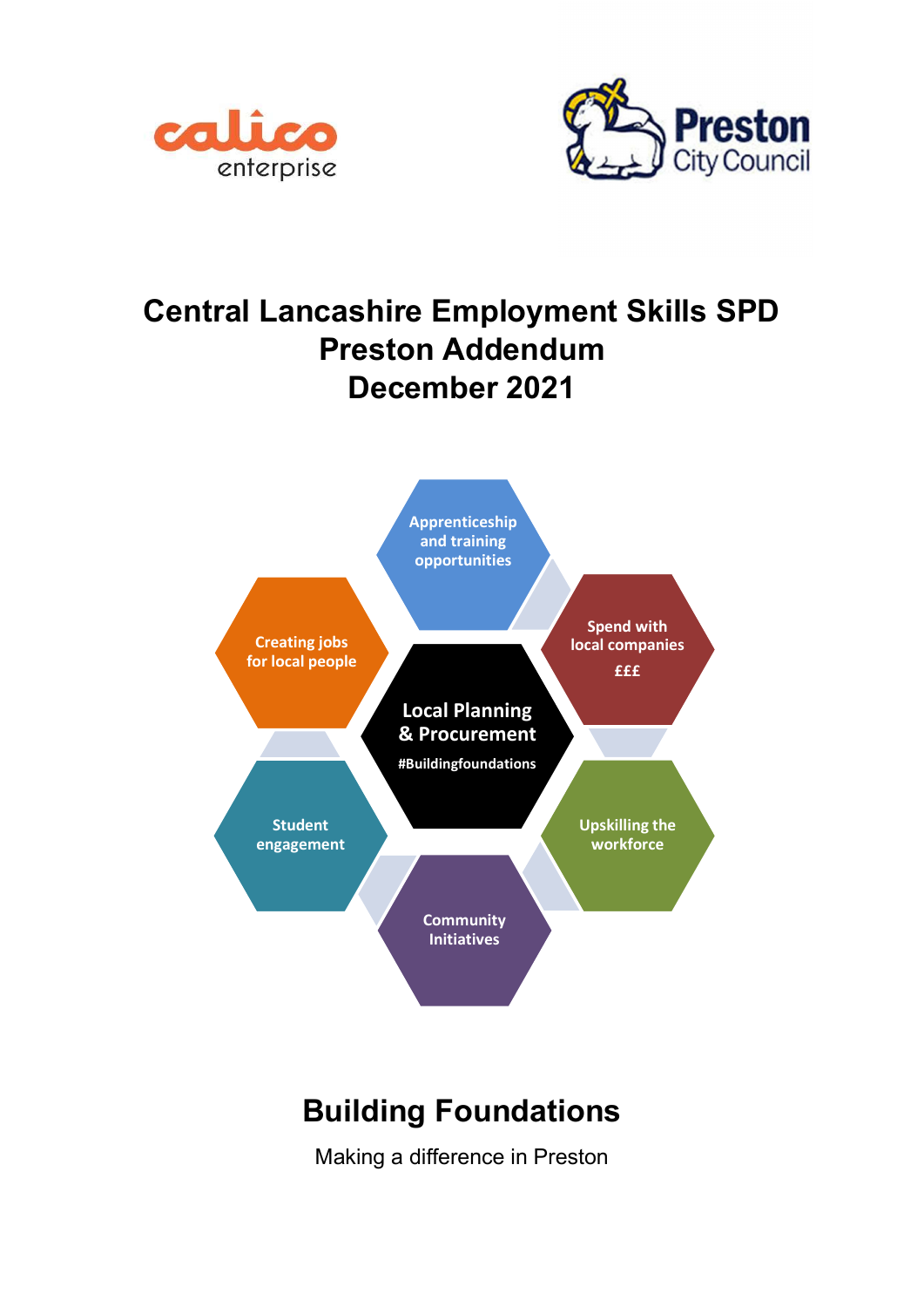## **Contents**

| number | Section   Section name                              | Page<br>number |
|--------|-----------------------------------------------------|----------------|
|        | Introduction                                        |                |
|        | Changes since adoption of the Employment Skills SPD |                |
|        | Calico Enterprise Ltd services and fees             |                |
|        | Contact details                                     |                |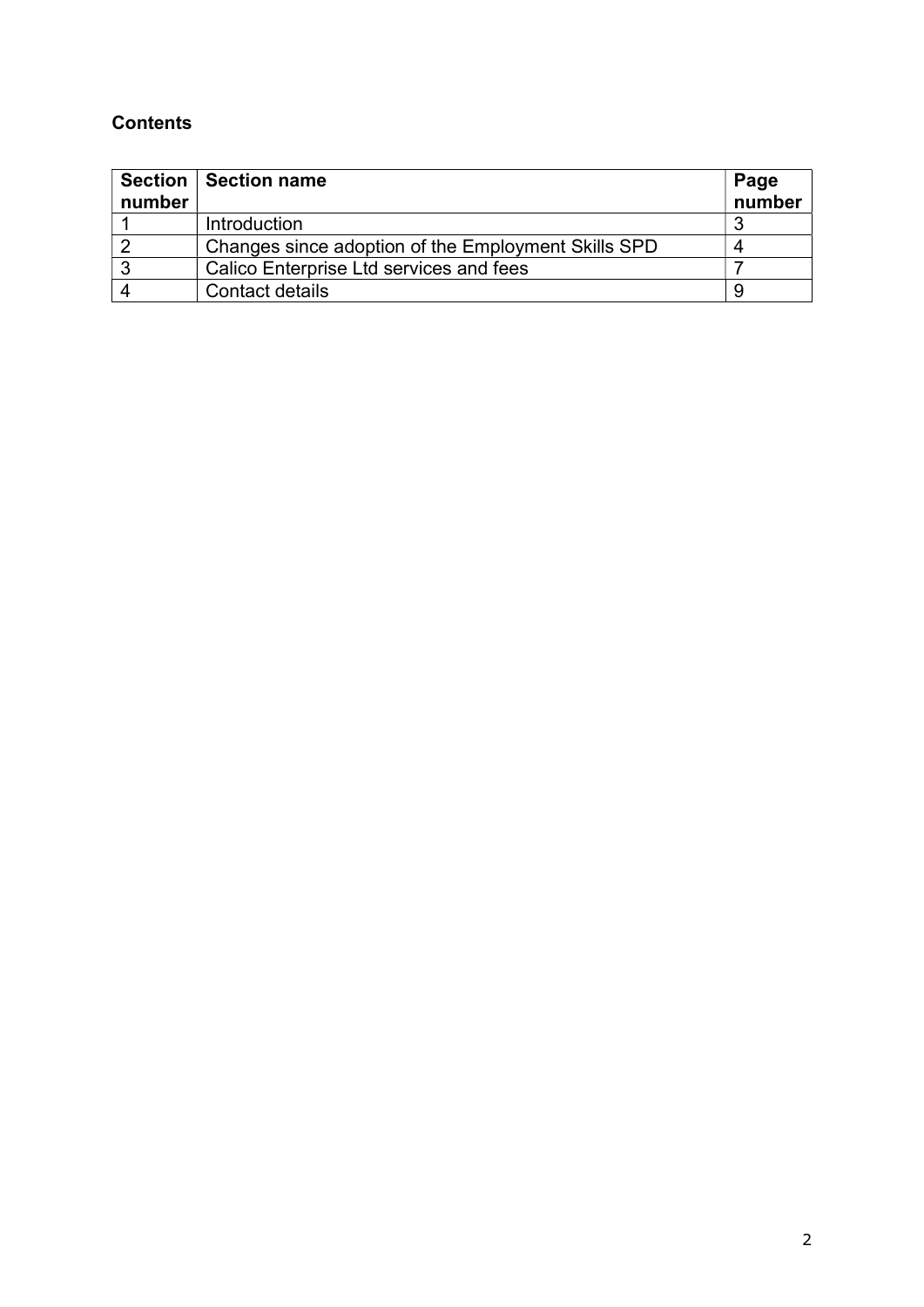## 1. Introduction

- 1.1 The Council is committed to community wealth building, by creating local employment and skills opportunities through construction on major housing and commercial developments. This approach is detailed in the adopted Central Lancashire Employment Skills Suplementary Planning Document (SPD) (September 2017).
- 1.2 This addendum provides an overview of key national and local changes since the adoption of the Central Lancashire Employment Skills SPD. It sets out information on new specialist support services from Calico Enterprise Limited on the appraisal and implementation of Employment and Skills Statements (ESSs) for sites in Preston, and on assistance with the provision of ESSs where requested. This addendum also provides further detailed guidance on the content of ESSs and new guidance on the purpose and content of the associated ESS action plan and its appraisal.
- 1.3 An ESS comprises key performance indicators, targets and measures to promote local employment and skills opportunities, use of local supply chains and should contain the number of such opportunities that will be created in connection with the proposed development. Specifically it should:
	- identify local suppliers to be used for the construction of the proposed development (within Central Lancashire: Preston, South Ribble and Chorley);
	- Identify the area(s) within Central Lancashire (within the 10% most deprived nationally on the employment and skills indicator) where the ESS targets will be focused; and
	- Identify any community projects in Central Lancashire that the ESS activities would engage with.
- 1.4 An ESS Action Plan sets out how the ESS will be implemented. It should include the contact details of a named person responsible for the delivery of the ESS, and details of the reporting method and reporting timetable. The ESS Action Plan must contain the information to be provided to Calico Enterprise Ltd to demonstrably evidence that the outcomes of the ESS have been achieved.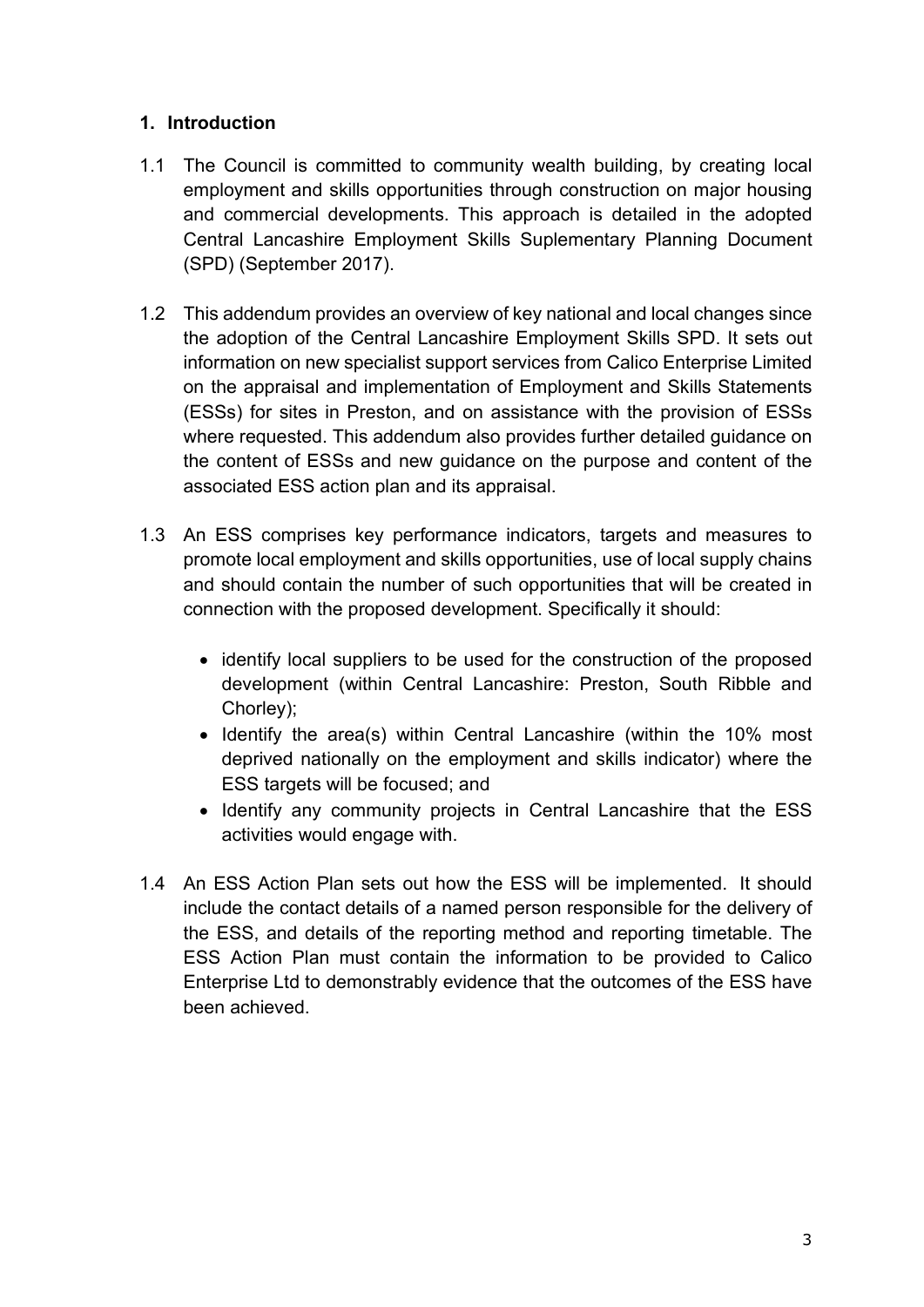## 2. Changes since adoption of the Employment Skills SPD in 2017

#### Appeal decision

- 2.1 The Inspector at the Land at Pear Tree Lane appeal, Euxton, Chorley, (appeal ref: APP/D2320/W/20/3247136) concluded that a condition requiring an Employment Skills Plan would be reasonable and necessary to make the appeal proposal acceptable. The planning condition links to Core Strategy Policy 15 (Skills and Economic Inclusion) and the Central Lancashire Employment Skills SPD (September 2017).
- 2.2 Paragraph 116 of the appeal decision states: 'A condition requiring an Employment and Skills Plan is a reasonable and necessary requirement to allow for local residents to benefit from the employment and training opportunities which would be available during the construction phase of the proposed development. This would also accord with Policy 15 of the CLCS.'
- 2.3 This reinforced the drive and commitment of the Council to secure community wealth building aspirations through the planning system.

#### Calico Enterprise Limited Commission

- 2.4 The Council has been awarded National Skills Academy for Construction (NSAfC) status. To provide the necessary expert guidance and liaison coordination to deliver the aims of adopted Central Lancashire Core Strategy Policy 15 (Skills and Economic Inclusion) and the outcomes identified within the above associated SPD, the Council has appointed Calico Enterprise Ltd for a two year period<sup>1</sup>. Calico Enterprise will provide specialist support services on the appraisal and implementation of ESSs. Calico Enterprise Limited has a partnership with CITB and National Skills Academy for Construction (NSAfC) accreditation.
- 2.5 Working alongside the Council, Calico Enterprise will support planning applicants in ensuring that the commitments made in the ESS and the associated ESS Action Plan meet the requirements of the Employment Skills SPD. They will support the applicant to maximise on construction phase employment and skills opportunities and provide guidance and support to the applicant in achieving their outcomes.

 $1$  The report to Cabinet on Item 6: Central Lancashire Employment Skills Implementation and Monitoring, dated 11th August 2021, is available at: Agenda for Cabinet on Wednesday, 11th August, 2021, 5.00 pm (moderngov.co.uk)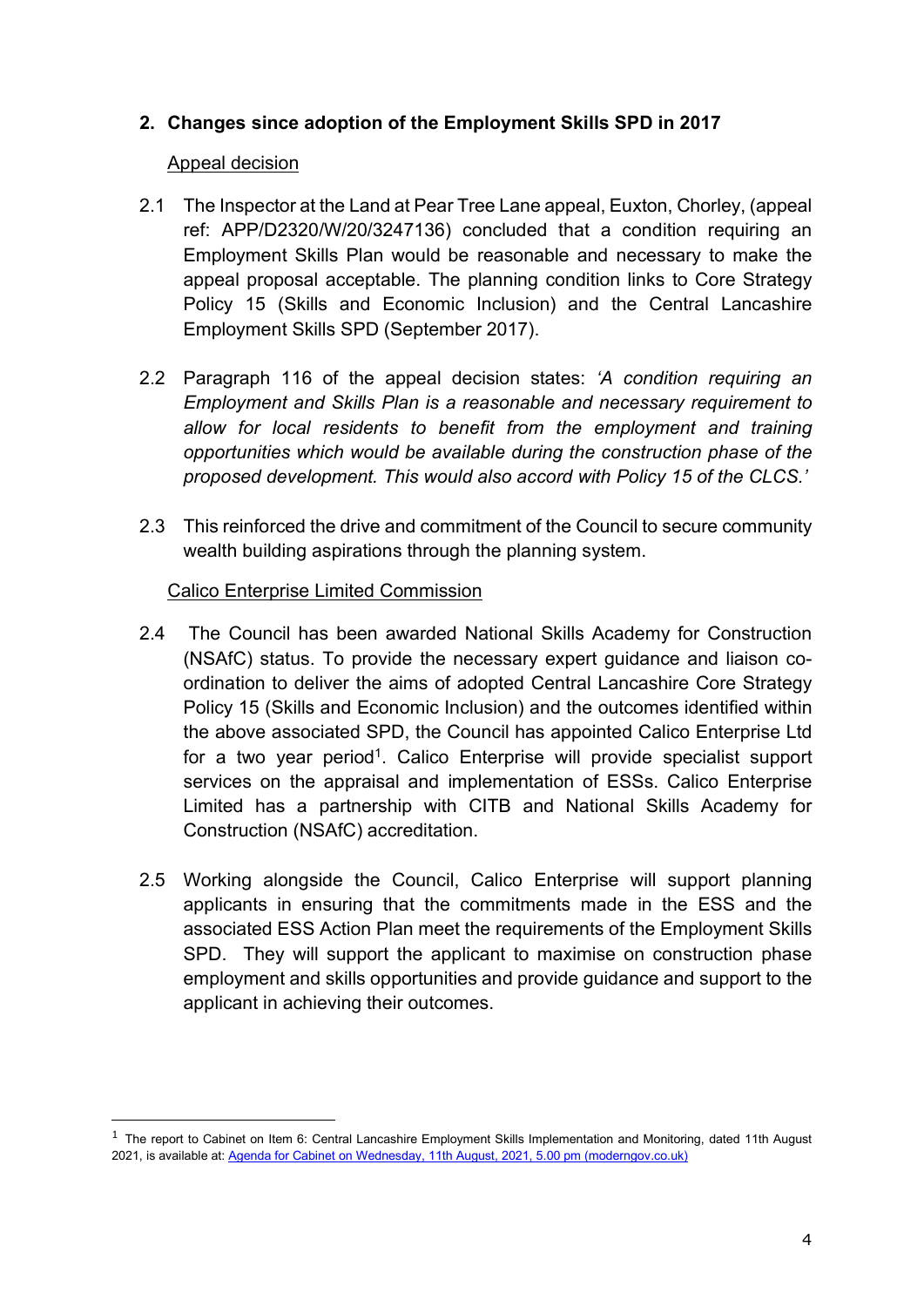- 2.6 Specifically, Calico Enterprise has been commissioned by the Council to provide the following services on all planning applications that meet the threshold for an ESS:
- 2.7 Act as a consultee for the council; or
- 2.8 Produce an ESS and ESS Action Plan on the applicant's behalf to support their planning application (in which case consultation with Calico would not be required during consideration of the planning application); and
- 2.9 Monitor the implementation of an approved ESS and ESS Action Plan post the grant of planning permission, subject to the payment of an ESS monitoring contribution secured by planning obligation.

#### Planning application submission requirements

- 2.10 The submission of an ESS and ESS Action Plan is required for the following types of planning applications:
	- Major planning applications proposing or including commercial floorspace of 1,000 square metres or over;
	- Major planning applications proposing new housing of 30 units or more.
- 2.11 Full planning applications that fall into the above categories shall accompanied by an ESS. Failure to supply an ESS and ESS Action Plan will result in the application not being made valid.
- 2.12 Given the above changes outline planning applications that fall into the above categories shall now be accompanied by an ESS to facilitate early engagement with Calico Enterprise to provide maximum support to applicants. Failure to supply an ESS may result in the application not being made valid.
- 2.13 An ESS Action Plan is not required to accompany outline planning applications, but shall be produced to accompany any subsequent reserved matters application.

## Changes to the Use Classes Order

2.14 The Town and Country Planning (Use Classes) (Amendment) (England) Regulations 2020 (SI 2020 No.757) were laid down on the 20th July 2020 to amend the Town and County Planning (Use Classes) Order 1987. The changes will took effect from the 1st September 2020.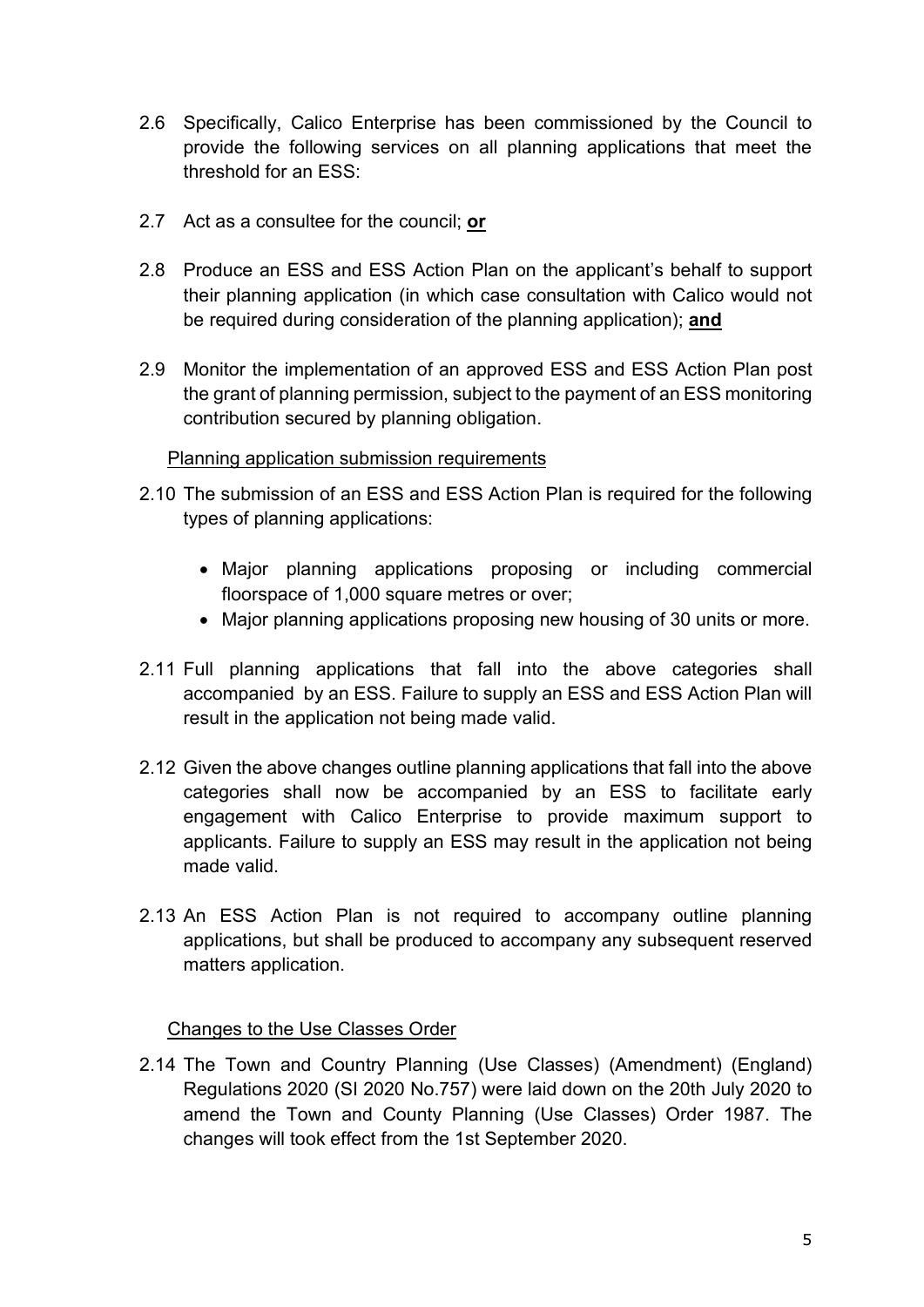- 2.15 The new regulations remove Use Classes A1, A2, A3, A4 and A5, which are mentioned in paragraph 10.2 of the Employment Skills SPD. The new regulations have created new Use Classes including: Class E (Commercial, business and services) and Class F2 (Local community). Within Class E, buildings for industrial processes (Class  $E(g)(iii)$ ) are those which were formally classed as B1(c). Use Class B2 (General Industrial) and Use Class B8 (Storage and Distribution) are unaffected by these changes.
- 2.16 Relevant Use Classes for the purpose of commercial uses identified in paragraph 10.2 of the Employment Skills SPD are now as follows: -

Class E a): Shops Class E b): Restaurants Class E c) i: Financial services ii. Professional services iii. Other services appropriate in a commercial, business or service locality Class E g) i. Offices ii. Research and development

iii. Any industrial process

- 2.17 Class F2 (Local Community): a) Shops selling mostly essential goods These shops are defined as units selling a range of dry goods and food to visiting members of the public where there are no commercial units within 1000m, and the area of the unit is under 280sq m.
- 2.18 The following commercial uses are now classed as Sui Generis use, as follows:
	- Public houses, wine bars or drinking establishments;
	- Drinking establishments with expanded food provision; and
	- Hot food takeaways.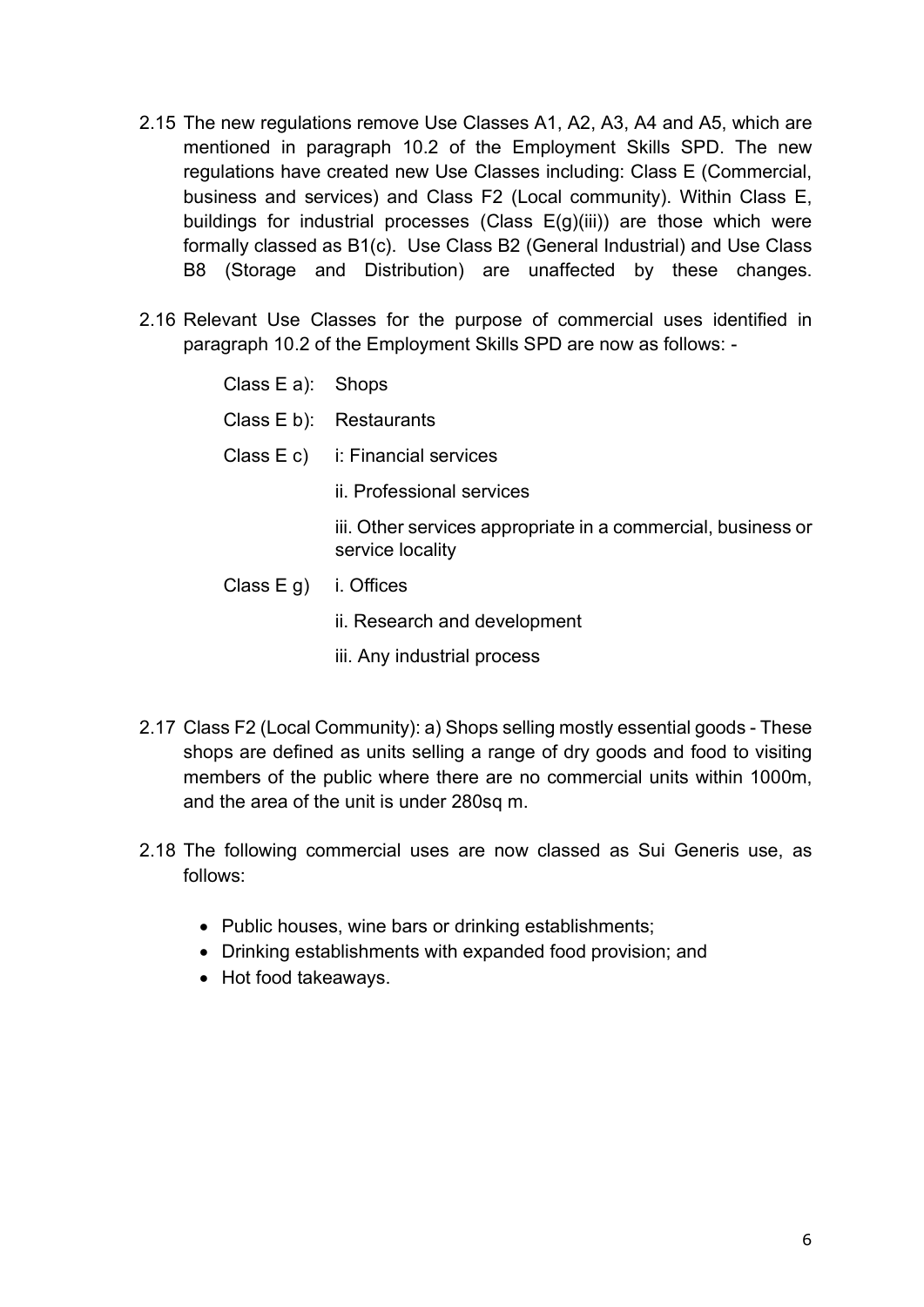## 3. Calico Enterprise Ltd Services and Charges

Service 1 - Act as a consultee for the Council

- 3.1 Where an applicant submits their own independent ESS and ESS Action Plan, the Council will consult Calico Enterprise to review these documents to ensure that they meet the requirements of the Employment and Skills SPD and that the applicant's employment and skills commitment is relevant, proportionate with measureable outcomes.
- 3.2 The Council will invoice the applicant / their agent directly for this service. The fee for this service is payable when the planning application is submitted. The fee is £250.00 + VAT and shall be borne by the applicant.

Service 2 - Calico Enterprise shall work with an applicant to produce an ESS and ESS Action Plan to support their planning application

- 3.3 Calico Enterprise will provide an ESS and ESS Action Plan upon request of an applicant, that is relevant, proportionate and measureable against the Employment Skills SPD. Use of this service will guarantee that the ESS will meet all of the requirements it needs to.
- 3.4 The applicant must contact Calico Enterprise direct to make use of this service. The Council will have no involvement in the appointment of Calico Enterpise for this service. The Council will not accept the payment of this fee. The applicant will pay Calico Enterpise direct for this service. The fee for this service is £500.00 + VAT and is payable 30 days from receipt of invoice direct from Calico Enterprise. If using this service consultation with Calico Enterprise would not be required during consideration of the planning application.
- 3.5 It is the responsibity of the applicant to supply the ESS and ESS Action Plan with the planning application. Failure to supply an ESS will likely result in the application not being made valid.

Service 3 - Monitoring the implementation of an approved ESS and ESS Action Plan post the grant of planning permission

3.6 The implementation of an approved ESS and ESS Action Plan would be monitored by Calico Enterprise on behalf of the Council, and such monitoring would be subject to fees that would be secured by a planning obligation, to ensure that the employment and skills outcomes identified in the ESS are delivered.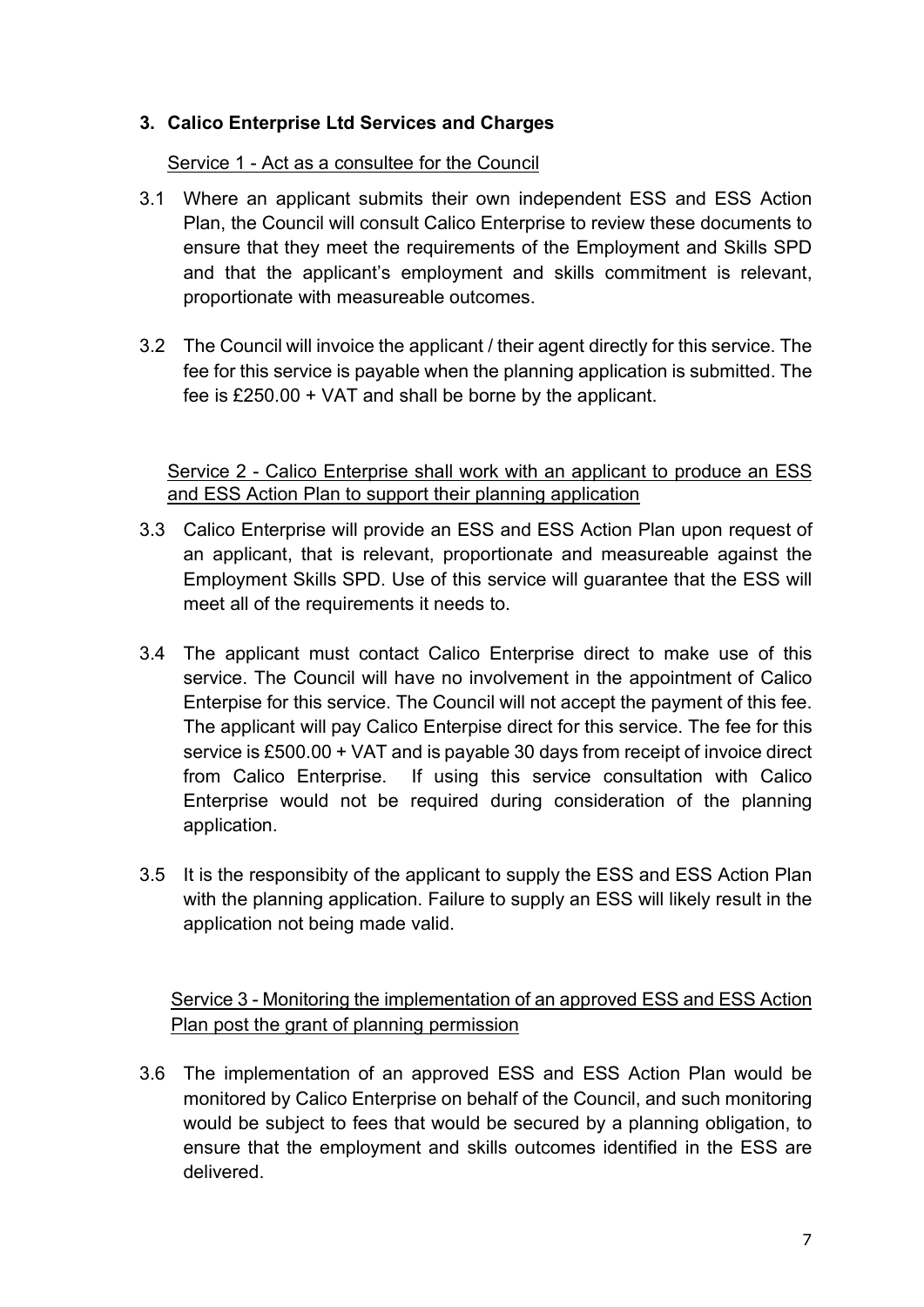3.7 Applicants should be aware that there will be a fee which the applicant will need to pay to the Council's Legal and Democratic Services on completion of a planning obligation. At the time of issuing this addendum the fee is £600.

| <b>Residential</b>     |                    |  |  |
|------------------------|--------------------|--|--|
| <b>Number of Units</b> | Total Cost (+ VAT) |  |  |
| $30 - 60$              | £6,000             |  |  |
| $61 - 100$             | £8,500             |  |  |
| $101 - 150$            | £11,000            |  |  |
| $151 - 200$            | £14,000            |  |  |
| $201 - 300$            | £16,500            |  |  |
| $300 +$                | Price on request   |  |  |

3.8 The monitoring fees are set out below:

| <b>Commercial</b> |                    |  |  |
|-------------------|--------------------|--|--|
| Sq.m. floor space | Total Cost (+ VAT) |  |  |
| Up to $8,500$ sqm | £8,500             |  |  |
| Over $8,500$ sqm  | Price on request   |  |  |

- 3.9 The planning obligation will set out the triggers for payment of the above fees.The fees will be paid to the Council.
- 3.10 Calico Enterprise will support the applicant/developer by facilitating the delivery of the ESS and the associated ESS Action Plan through signposting and sharing their local employment and skills knowledge and contacts. Calico Enterprise can signpost the applicant/developer to the Construction Industry Training Board (CITB) representative for the area as required.